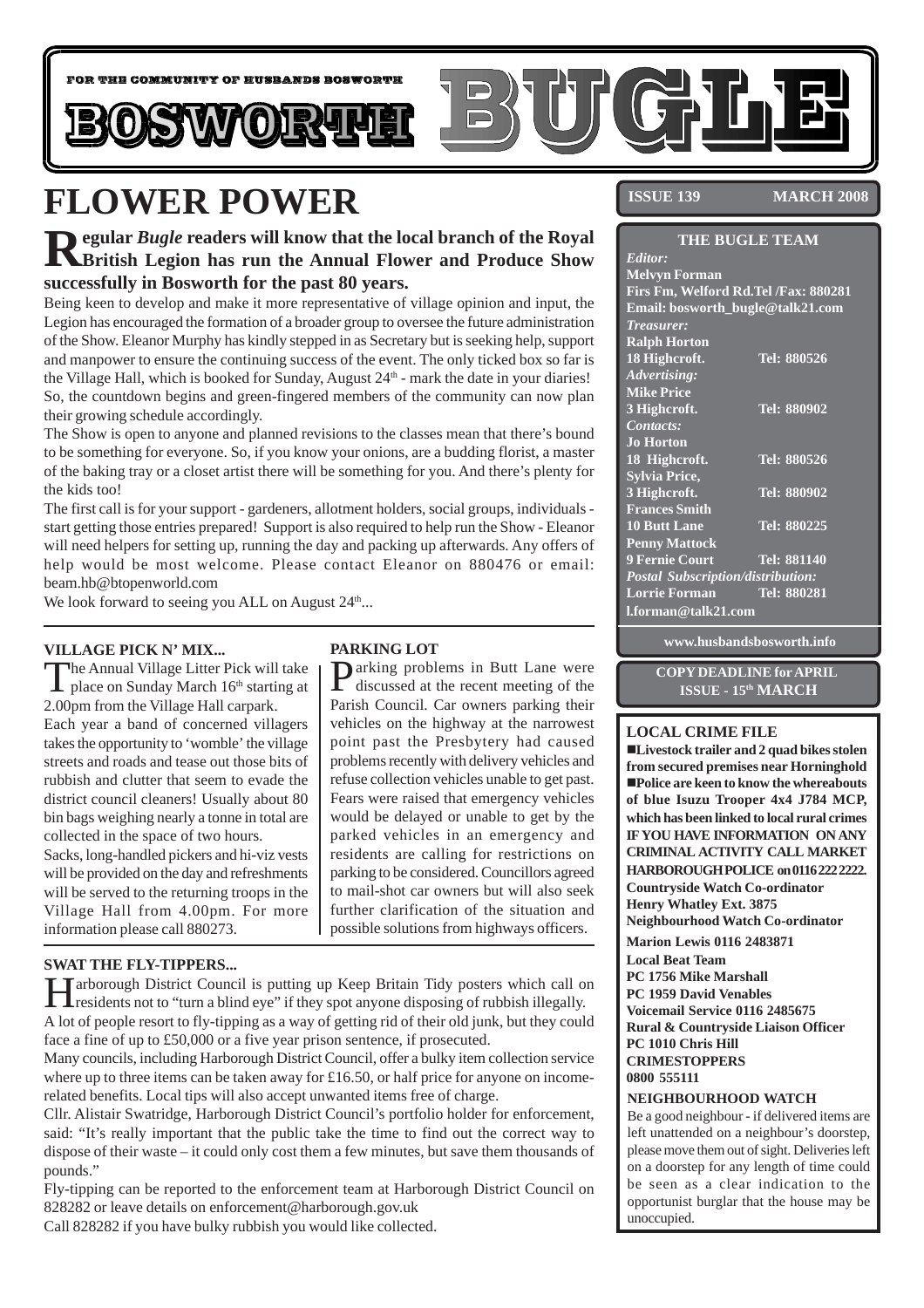### **POSTBAG**

#### *From Margot & Malcolm Norris, Highcroft.*

We have lived in Husbands Bosworth for nearly 15 years and it is only to be nearer our grandchildren that we are moving now. Everyone will know how difficult it is to sell property at the moment hence the siting of a couple of 'For Sale' signs at the end of Highcroft.

A 'Resident of Fernie Court' complained that they were in her view and demanded their removal. At the risk of descending to the same level of pettiness I would like to remind this sensitive resident that the rest of the village had to stand by and watch the beautiful Fernie Lodge and some lovely trees bulldozed so that her home could be built. For months we put up with noise, mud, lorries, skips, dust and even large ugly sign boards. When we eventually move on we can only hope that the pleasure of living in our new home will not be blighted, like the unfortunate Fernie Court resident, by a couple of temporary For Sale signs.

#### *From Andy Mathias, South Kilworth*

Thank you for helping to promote our 'Old School Days' disco at the end of the village school's 150th anniversary week. We are pleased to say that we raised £394 towards FOBS funds. Many thanks also to Kenny Anderson, Ryan's Stores, The Bell Inn and School for selling tickets, Nicky and Ben for manning the door and everyone for their support.

#### *From Carol McDermott, Headteacher HB Primary School*

Have you registered your child to start at primary school? If your child was born between September 1st 2003 and February 28<sup>th</sup> 2006 you will soon need to start thinking about registering them for primary education.

Husbands Bosworth C. of E. Primary School is a small friendly school in the heart of the local community receiving children from the village, nearby farms and out-of-catchment areas. We are a Church school with a strong Christian ethos and pride ourselves on our small class sizes. The school has seen excellent results over the last few years and is classed as a high achieving school. To register either telephone the school, email: office@husbandsbosworth.leics.sch.uk, or just pop in during office hours. Visits to the school are most welcome and can be arranged by contacting the office on 01858 880212.

#### **LOCAL NEWS IN BRIEF...**

**Bosworth Ward is the 8th richest ward in** Leicestershire with an average household income of £44,000. Top of the list is Broughton Astley with £48,000. Bottom is New Parks at £24,000.

!Work is due to start this spring at the Airfield Business Park, Gallows Hill, Market Harborough. Business units and a new county showground are planned, and a new roundabout off the A6 will be constructed. !Market Harborough Film Club members will be showing their acclaimed portrayal of the Battle of Naseby at Cold Ashby Golf Club on Thursday, March 13th at 8.00pm. Entry £2 on the door. Call David or Greg on 01604 740548 for more information.

### **BUGLE CRACKER...**

П

П

A gorilla walked into a bar and ordered a pint of bitter. The barman charged him £2.50.

"We don't get many gorillas in here," said the barman.

"I'm not surprised at £2.50 a pint," said the gorilla.-----------------

### *BAG2SCHOOL* **COLLECTION**

FOBS Committee would like to thank everyone who took the time to sort out clothing, bedding, soft toys, etc. for the recent *Bag2School* collection.

Once again, we collected a whopping 980kg and a cheque for £245 which will be used towards projects planned within the School. Let's have a big push and see if we can break the 1000kg mark in our next collection, planned for mid-May. Your help and generous donations with these future events is most welcome.

For more information, please contact Kenny Anderson 880705 or Steve Blake 881045.

**COPIES of** *BOSWORTH 2000AD***, the Historical Society's history of the village and chronicle of life in Bosworth are available, price £3, from the Society librarian. Call Pat on 880823.**

H

 $\overline{\phantom{a}}$ 

I. F П  $\overline{\phantom{a}}$  $\overline{\phantom{a}}$ П П

#### SCHOOL 150th ANNIVERSARY

The celebrations for the school's 150<sup>th</sup> Anniversary went very well. Special thanks go to Ann Saxton who worked with the children to produce a wonderful mosaic picture of the school. Also to Penny Mattock and her helpers, who organised the excellent display of photographs and school memorabilia in the hall. We had many visitors from the village and beyond who came to see the display, and found it to be both interesting and quite nostalgic!

On Friday, February  $8<sup>th</sup>$  we had a visit from Mike Jones, the Chairman of Leicestershire County Council and his wife Marj, who came to unveil the mosaic. Mr. Jones said: "My wife and I thoroughly enjoyed our visit to the school, and were very grateful for the warm welcome that we received. The children appeared to be very happy and friendly, and we were conscious of a very supportive learning environment. We would like to say thank you to all the staff for the efforts and skills that they bring to the school, and wish all the young people success in their future studies." The celebrations drew to a close on Saturday with lunch in the Village Hall for past and present staff of the school. This was followed by a disco for the children and an adults disco in the evening, organised by Andy Mathias.

May I thank everyone who helped with the celebrations and especially to Lafarge who kindly paid for the children to visit Beaumanor Hall and experience what life would have been like in Victorian times. Also to FOBS who kindly funded the scarves that each child received to commemorate the Anniversary.

Mrs. Carol McDermott Headteacher



### **CHURCH COFFEE MORNING**

All Saints Church members will be hosting a coffee morning and bring & buy sale in church on Wednesday, March 5<sup>th</sup> from 9.45am to 11.30am. Everyone is welcome; please come along and help to raise funds to maintain our lovely church.

### **LODGE FARM ANTIQUES & RECLAMATION**

*Reclaimed doors, fireplaces, flooring, pine furniture, gates, beams, chimney pots, etc. Sold and wanted* Open: Sat. 9am - 4pm Sun. 9am - 12.00. Walton Lane, Husbands Bosworth Tel: 01858 881386 or 07720 834652 Email: enquiries@lodgefarmantiques.co.uk www.lodgefarmantiques.co.uk

## KILTECH DECORATORS Husbands Bosworth

Domestic & Commercial Decorators

### Tel: 07977 889156 01858 881001

Free Quotations Decorating since 1966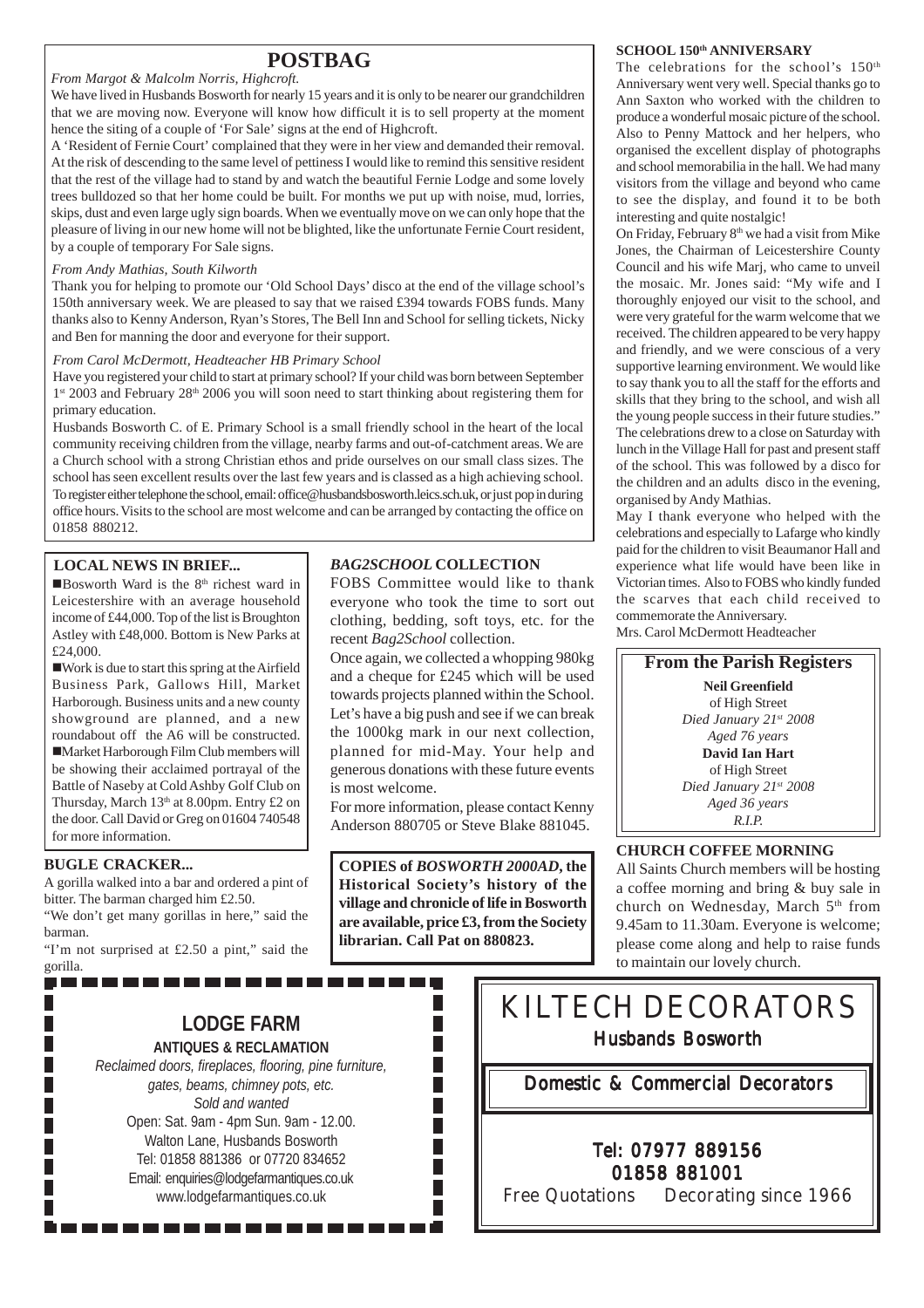#### **TRADE DIRECTORY 2008 Begley Plumbing & Heating** Plumbing & heating engineer. Contact: Frank Begley 880541 **Gordon Begley** Building & roofing contractor. Contact: Gordon Begley 880028 **Begley's Windows & Conservatories** Bespoke joinery contractors<br>Contact: Robert Begl Robert Begley 880671 **Gary Bennett Painter & Decorator** Contact: Gary Bennett 880285 **Croft Farm Bed & Breakfast** Contact: Jane Smith 880679 **Diane Hall** Beauty therapist, facials, pedicures, manicures & waxing. Contact: Diane Hall 880567 **Languard Ltd.** Weed control, fumigation and thermal insulation. Contact: Will Kay 880898 **Mike Price Heating Engineer** Oil-fired boiler servicing & repair Contact: Mike Price 880902 **Paul Bolton School of Motoring** Expert driving instruction Contact: Paul Bolton 880115 TO ADVERTISE HERE Email Mike at: hiprice@btinternet.com or phone 880902

### **METHODIST COFFEE MORNING**

The next Methodist Church Coffee Morning will be on Wednesday, March 12th from 10.00am to 12.00noon at the home of Margaret and John Scurrah, 25 High Street. Please come along on what will hopefully be a bright spring morning. All are welcome.

#### **THANKS...**

Many thanks to the person who found and kindly handed in my spectacles at Ryan's Stores recently. I am very grateful for their safe return. *Frances Smith, Butt Lane*

### **ADVANCE NOTICE: SAFARI SUPPER 2008**

**Saturday, June 14th Village Hall £15 per person; usual format. More details later.**

### **HISTORICAL SOCIETY**

A last-minute change of speaker saved the day for the recent meeting of the Historical Society. The meeting, which was to be an illustrated talk about the life of jet engine pioneer Frank Whittle, was postponed and local historian and Blue Badge Guide Alan Joyce stepped in with an excellent talk about Calke Abbey and the Harpur-Crewe family. The talk took a light-hearted look at the development of Calke and the eventual takeover by the National Trust in the mid-1980s. Mr. Joyce, who is a volunteer guide at Calke, also gave a behind-the-scenes view of the house and the work of the National Trust in general.

The next meeting will be the Annual General Meeting starting at 7.30pm on Wednesday, March  $5<sup>th</sup>$  in the Church Hall. This will be followed by Geoff Smith's talk on the life of Frank Whittle, postponed from last month.

### **LUNCHEON CLUB**

Catch up with all the local gossip and make new friends at the village luncheon club! The luncheon meetings are a great way for those new to the area, living alone or newly retired, to meet new friends whilst enjoying a relaxing 2-course meal in convivial surroundings. The group meets each month and the next meeting is on Wednesday, March 19<sup>th</sup> at Kilworth Springs Golf Club. Diners meet in the bar at 12.30pm. The cost is £6.50 per person to include coffee. Call 880668 to book or for more information.

### **BOSWORTH BELLES**

Internationally acclaimed storm-chaser Mark Humpage will give an illustrated talk and slide show at the next meeting of the Bosworth Belles group. Mark travels the world in search of extreme weather conditions and natural phenomena to capture on film and is famous for his dramatic shots of tornadoes in the US. Mark also runs a media and photographic services agency. The meeting is at 7.30pm on Wednesday, March 26<sup>th</sup> in the Village Hall. Contact Sally on 571074 for details. *Meeting open to nonmembers, (and blokes!) £2 on the door.*

### "CHURCH SERVICES "

### **Methodist Church All Saints Parish Church Contacts: MARCH 2 Mrs. K Shorley 9 Mr. G Herbert 16 Mrs. J Gaffney 23 EASTER DAY Rev. B Kennard (Communion) Services every Sunday 6.30pm. All Welcome 2 Join with Methodists 6.30pm Evensong 9 8.30am Holy Communion 16 10.30am Benefice Service at Bruntingthorpe 23 EASTER SUNDAY 10.30am Family Communion 30 10.30am Benefice Communion Arnesby** *Short Communion every Wed. at 9.15am* **Churchwardens: Peter Jones 880741 James Avery 880164 Vicar: Rev. Alison Hampton 880351**

**Rev. Brian Kennard 462889 Senior Church Steward: Mr. A Lloyd Jones 880343**

### **St Mary's Roman Catholic Church**

**Services every Sunday 8.30am.**

**Contact: Robert Constable-Maxwell 880361**



**BOSWORTH GARAGE Vehicle servicing and MoTs Collection & delivery available Personal attention**

**Call Chris or Trevor 01858 880580 or 07811 625027**